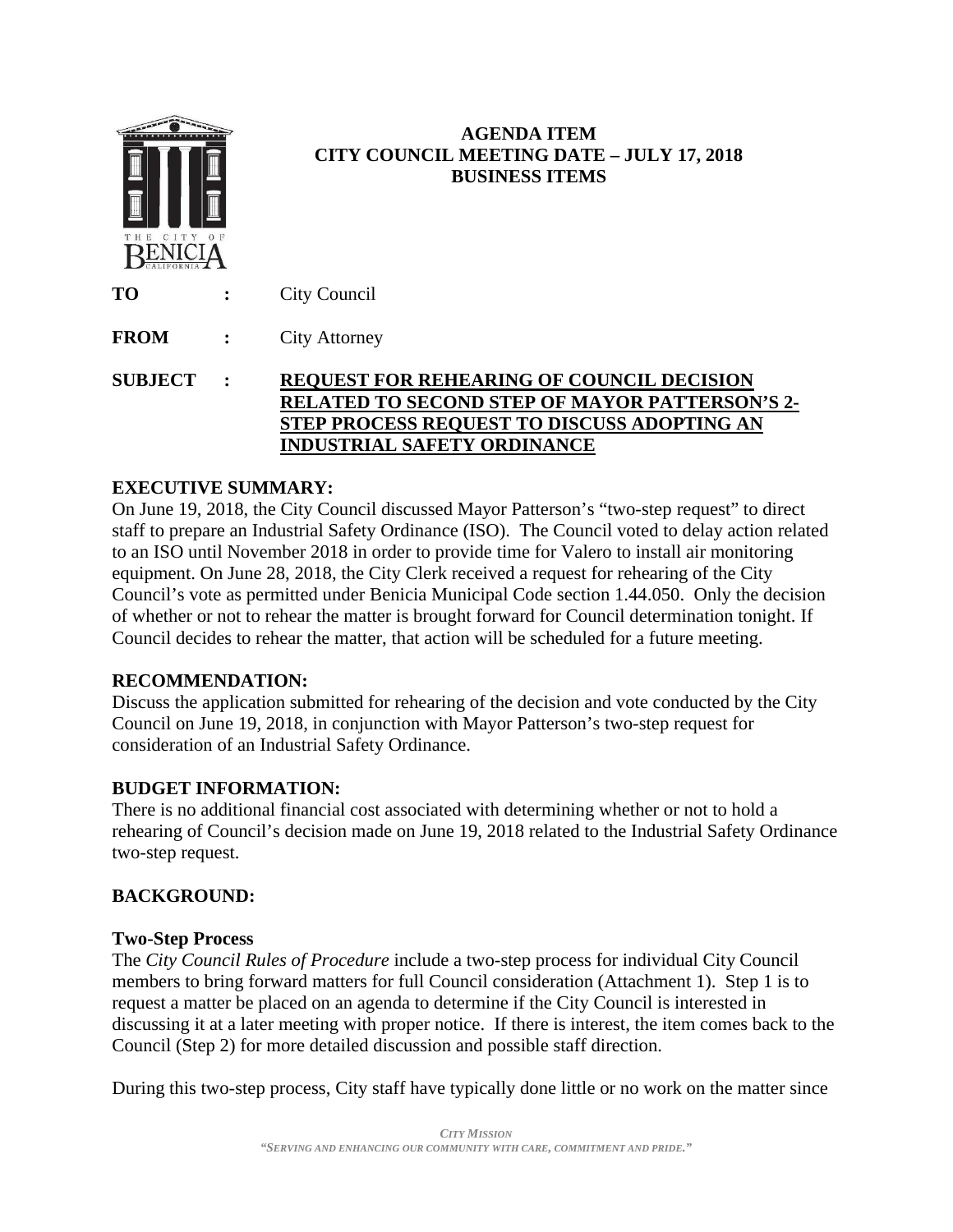the Council has not determined whether or not to assign resources to it. During Step 2 of the process, the Council has great latitude in giving direction to staff to respond to the Two-Step Request.

#### **Mayor Patterson's Two-Step Request**

In May 2017, Mayor Patterson submitted a two-step request that asked the Council to consider adoption of an Industrial Safety Ordinance (Attachment 2). The City Council heard the issue as a Step 1 request on May 23, 2017, and directed staff to bring it back for further discussion.

The issue (Step 2) was agendized for June 19, 2018. On June 12, 2018, Mayor Patterson submitted an amended Two-Step Request (Attachment 3) as well as the "Benicia ISO Work Group Draft Ordinance" (Attachment 4). The amended request and the draft ordinance were included with the staff report for Council consideration but not addressed directly in the report due to the nature of the issue (Step 2 of the process) and timing (received a day before the publication of the agenda packet).

At its June 19, 2018, meeting, the City Council discussed Mayor Patterson's two-step process request to consider adoption of an Industrial Safety Ordinance (ISO). (A copy of the full staff report can be found here: https://legistarweb-

production.s3.amazonaws.com/uploads/attachment/pdf/202659/Staff\_Report\_-\_2- Step Request for Industrial Safety Ordinance Patterson Final.pdf.)

## **City Council's Vote on June 19, 2018**

The Council voted to take no action related to the Industrial Safety Ordinance (ISO) at that time and instead directed staff to return with an update on Valero's progress to install air quality monitors according to a plan approved by BAAQMD. The update was specified to be scheduled for the Council's November meeting. If Valero failed to meet the City Council's expectations by that date, the Council would revisit its decision related to developing an ISO.

#### **Process for Considering Application for Rehearing**

On June 28, 2018, Mayor Patterson submitted an application for rehearing of the Council's decision related to the two-step request for an Industrial Safety Ordinance (Attachment 5). Staff reviewed the process for Council's consideration of the application. The Mayor's request cites both the rehearing procedures as well as the reconsideration procedures. Benicia Municipal Code  $(BMC)$  Section 1.44.050<sup>1</sup> sets forth the procedures for rehearing and for reconsideration of items.

l

A. Any interested person, or the city council or any council member, may within the time limits set forth in BMC 1.44.060 file an application for rehearing with the city clerk. The application shall contain sufficient information to identify the party, its interest in the matter, and the reasons for requesting a rehearing.

<sup>&</sup>lt;sup>1</sup> 1.44.050 Procedure for rehearing.

B. The application shall be considered at the first regular meeting which follows filing of the application by 14 or more days, or shall be considered within 14 days if the person or body to whom the application is made does not hold regular meetings.

C. To justify a rehearing the applicant must show in the application that there is new, relevant evidence which, in the exercise of reasonable diligence, could not have been produced, or which was improperly excluded, at the earlier hearing, or that the person or body failed to comply with the law, which contention was not asserted at the earlier hearing. The person or body may in its discretion decide whether to hear additional evidence than what is contained in the application. The decision whether to grant the rehearing is final and may not be appealed or reheard.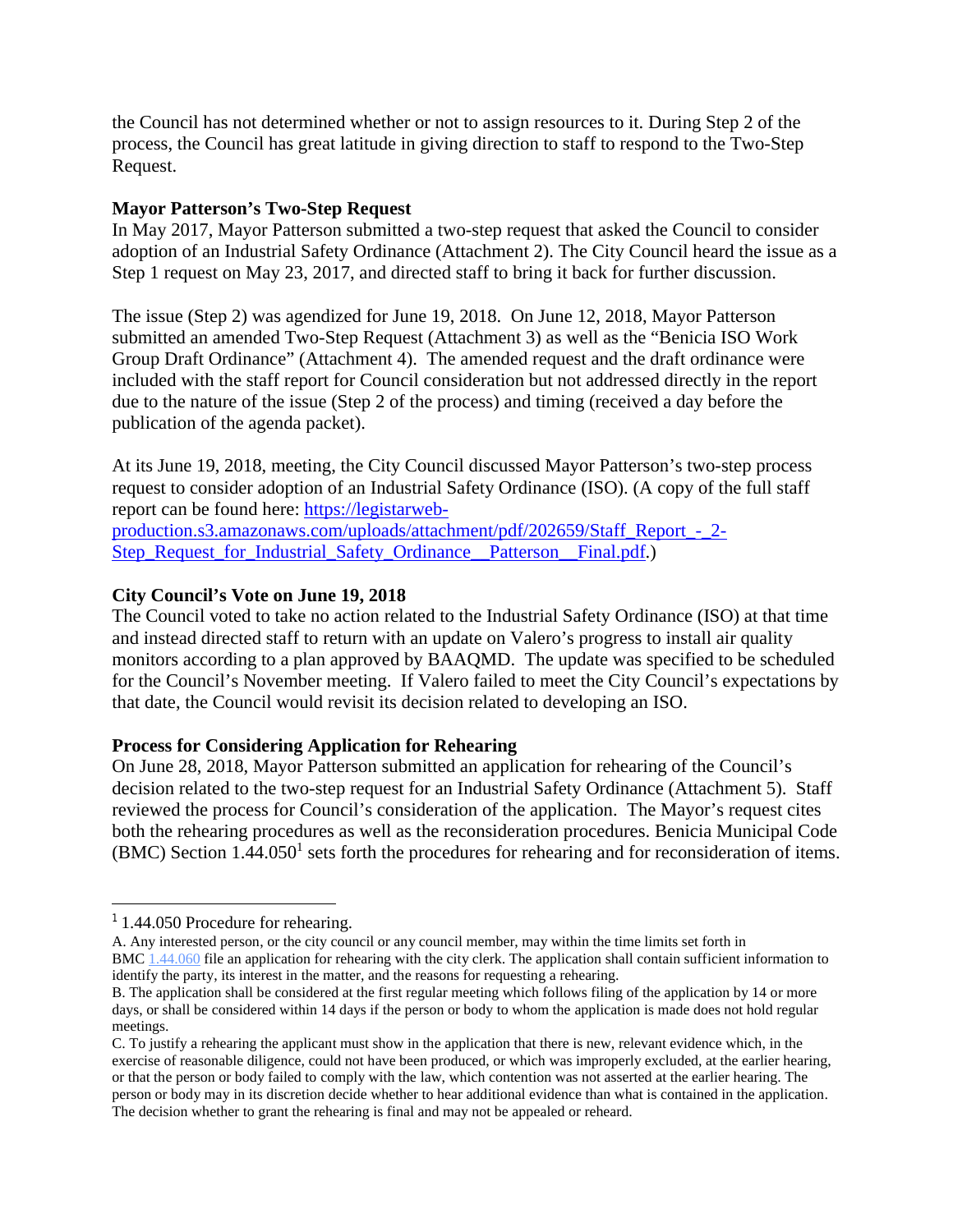BMC Subsection 1.44.050 E specifically applies to policy and legislative matters. Since the request is about drafting an Industrial Safety Ordinance, it is governed by BMC Subsection 1.44.050 E.

Pursuant to BMC Subsection 1.44.050 E the City Council adopted a process for reconsidering policy items. It is found in the *City Council Rules of Procedure*. Section II.D states:

D. REVIEW OF POLICY ITEM CONSIDERED IN PREVIOUS YEAR. City Council Members may request that the full City Council review a policy matter that has been decided in the last year by following the procedures set forth in Section II.B. A brief write-up of the matter and the date of last action must be included on the Council Member Requested Agenda Item form (Appendix A). The request for review will be placed in the appropriate section of the agenda.

Section II.B is the two-step process:

B. TWO-STEP PROCESS. City Council Members may request that a policy matter be considered by the City Council using the Two-Step Process. A Council Member submits the Council Member Requested Agenda Item form (Appendix A) to the City Manager. The Council Member shall fill out the form as completely as possible and indicate a desired date for agendization of Step 1 and for Step 2. Once Step 1 is agendized, the City Council shall vote whether or not to pursue study or action on the policy matter. If there is interest by a majority of the City Council, the policy proposal shall be directed to the Policy Calendar Process for scheduling a study session (see Section II.E below) or to an upcoming agenda for action if the subject of the request is time sensitive (Step 2). The Council Member submitting the request shall inform the Council if the item is time sensitive.

As a result, the City Council's first action is the initial determination as to whether there should be a reconsideration of the Industrial Safety Ordinance action. The second step, if the Council decides there should be a rehearing, is for the actual reconsideration of the item. The second step requires a separate meeting. From the known vacation schedule of the Council and key staff, it appears that the next regular meeting that the full Council could hear this item would be on October 2, 2018.

## **Application Reasons for Rehearing Request**

 $\overline{a}$ 

The application of rehearing included four reasons for the request. Each is listed below; staff offers a short response on the first two.

A. "Staff Had Not Adequately Prepared the Council for the Hearing"

D. If the person or body concludes the applicant has met the burden of justifying the rehearing, the rehearing will be scheduled for the next regular meeting which allows sufficient time for the giving of notice as required by BMC 1.44.090. E. No application for rehearing is required to be filed by any member of the city council to allow the council to take any new or different action on an item of city policy or a purely legislative function or decision, which does not involve a specific property owner, application, license or permit. The city council may establish reasonable rules to restrict the number of times a particular policy or legislative decision may be considered by the city council.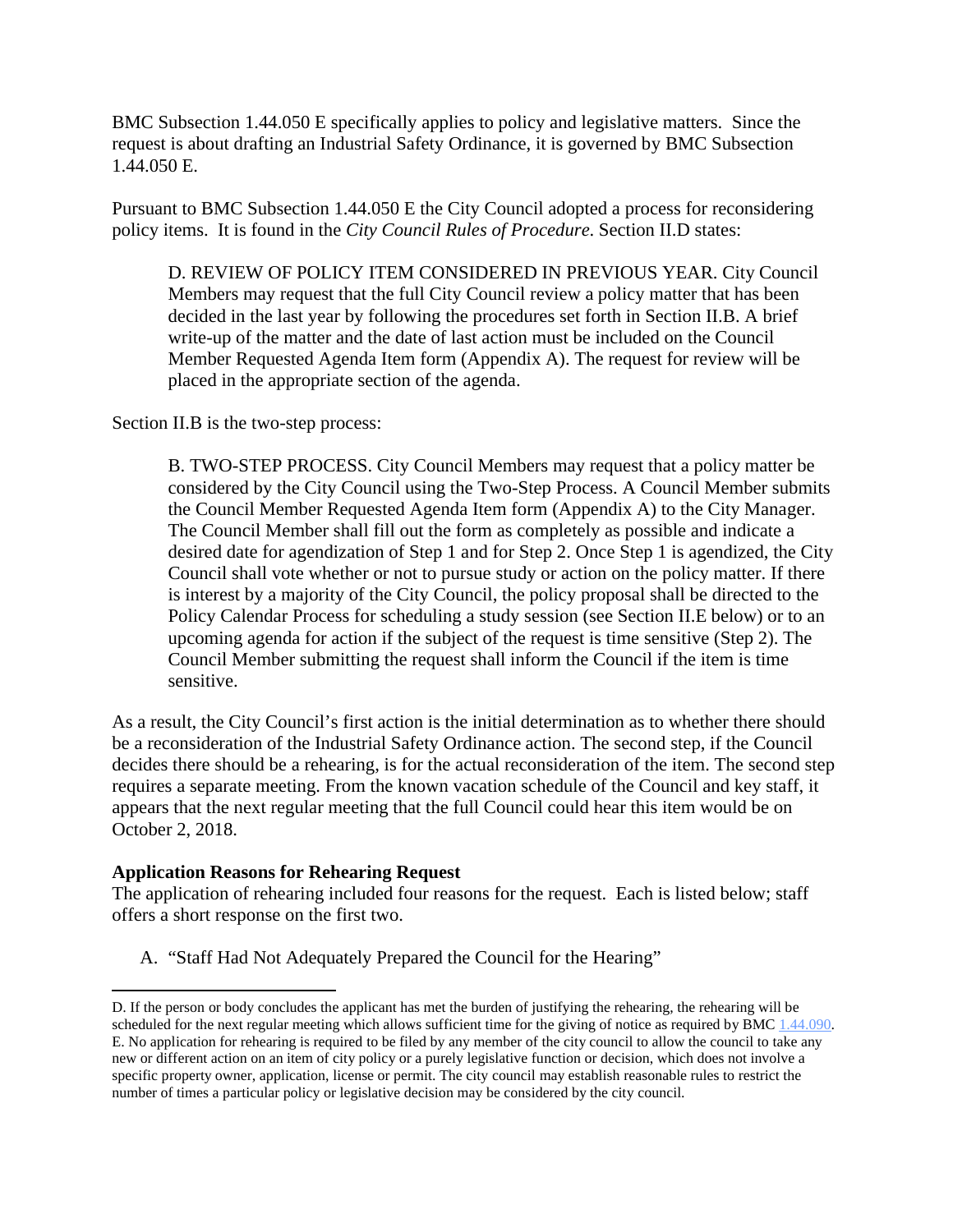The Two-Step Process is designed to give Council members an opportunity to discuss new ideas and requests with their colleagues prior to determining whether or not City resources should be allocated toward them. As a consequence, staff work in preparing reports for these types of items has typically been very limited.

This approach to two-step requests is consistent with the *City Council Rules of Procedure* (Section VII. Staff Support) that says "Staff support for requests from individual council members shall be limited to 15 minutes of staff time. Research, report writing, compilation of materials, etc., in excess of 15 minutes shall not be undertaken unless approved by a majority of the City Council."

Staff had collected some background information and provided it with the report to support the Council's discussion but no analysis or other in-depth work had occurred. Staff had adequately prepared Council for the hearing based on the type of hearing that was scheduled to occur.

B. "Failure to Address Past Settlement Agreement and Obligations Regarding Air Quality Monitoring"

As described above in the response to Reason A, staff had adequately prepared for the hearing based on the type of discussion that was scheduled to occur.

C. "New Evidence Exists The Necessity of "Fence Line" As Well As Community-Based Air Quality Monitors That is Not Adequately Addressed By The Planned BAAQMD Monitors"

Staff offers no response to this reason for rehearing.

D. "The Decision to Defer Decision Pending Installation of BAAQMD Monitors is Uncertain and Vague and Does Not Present a Viable Plan"

Staff offers no response to this reason for rehearing.

#### **NEXT STEPS:**

Implement Council's direction on whether or not to schedule a rehearing of its vote made on June 19, 2018.

## **ALTERNATIVE ACTIONS**:

None.

| <b>General Plan</b> | The overarching goal of the General Plan is Sustainability              |
|---------------------|-------------------------------------------------------------------------|
|                     | Goal 4.1: Make community health and safety a high priority for Benicia. |
|                     | Goal 4.9: Ensure clean air for Benicia residents.                       |